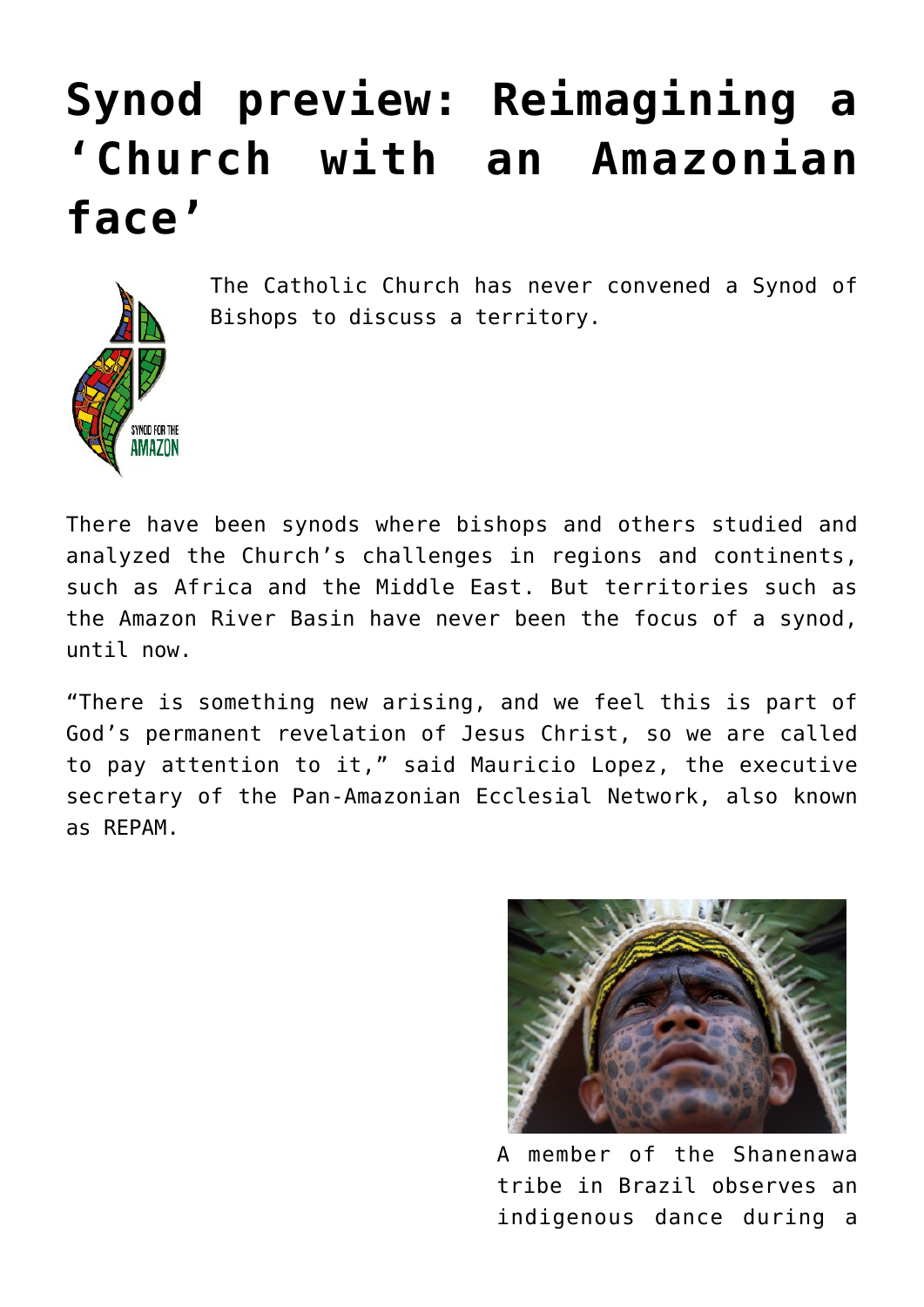festival to celebrate nature and ask for an end to the burning of the Amazon. CNS photo/Ueslei Marcelino, Reuters

Lopez, whose organization promotes the rights and dignity of people living in the Amazon and organized listening sessions throughout the territory in preparation for the synod, told Our Sunday Visitor that he believes the upcoming Synod of Bishops for the Pan-Amazon Region, which will be held in Rome from Oct. 6-27, is emblematic of a new direction the Holy Spirit is guiding the Church.

"I hope this *kairos*, this God-given moment, is not taken for granted, and that the whole Catholic Church can really connect with it," Lopez said. "Because the Amazon has a message for the world. And if we fail the Amazon, we will have failed as a Church and as a society altogether."

### **Protecting the 'lungs of the world'**

On Oct. 15, 2017, Pope Francis convened a Special Synodal Assembly on the Pan-Amazon Region. The synod's main objective, the pope said, was "to find new ways for the evangelization of that portion of the People of God, especially the indigenous, often forgotten and without the perspective of a good future."

In addition, the pope said the synod would touch upon the crisis of the Amazonian rainforest, which he described as a "lung of fundamental importance for our planet."

The Amazon "is a representative and decisive place," [Pope](https://osvnews.com/2019/08/09/in-new-interview-pope-explains-aim-of-synod-warns-against-nationalism/) [Francis told the Italian newspaper](https://osvnews.com/2019/08/09/in-new-interview-pope-explains-aim-of-synod-warns-against-nationalism/) *La Stampa* in an Aug. 6 interview.

"Together with the oceans it contributes decisively to the survival of the planet," the pope said. "Much of the oxygen we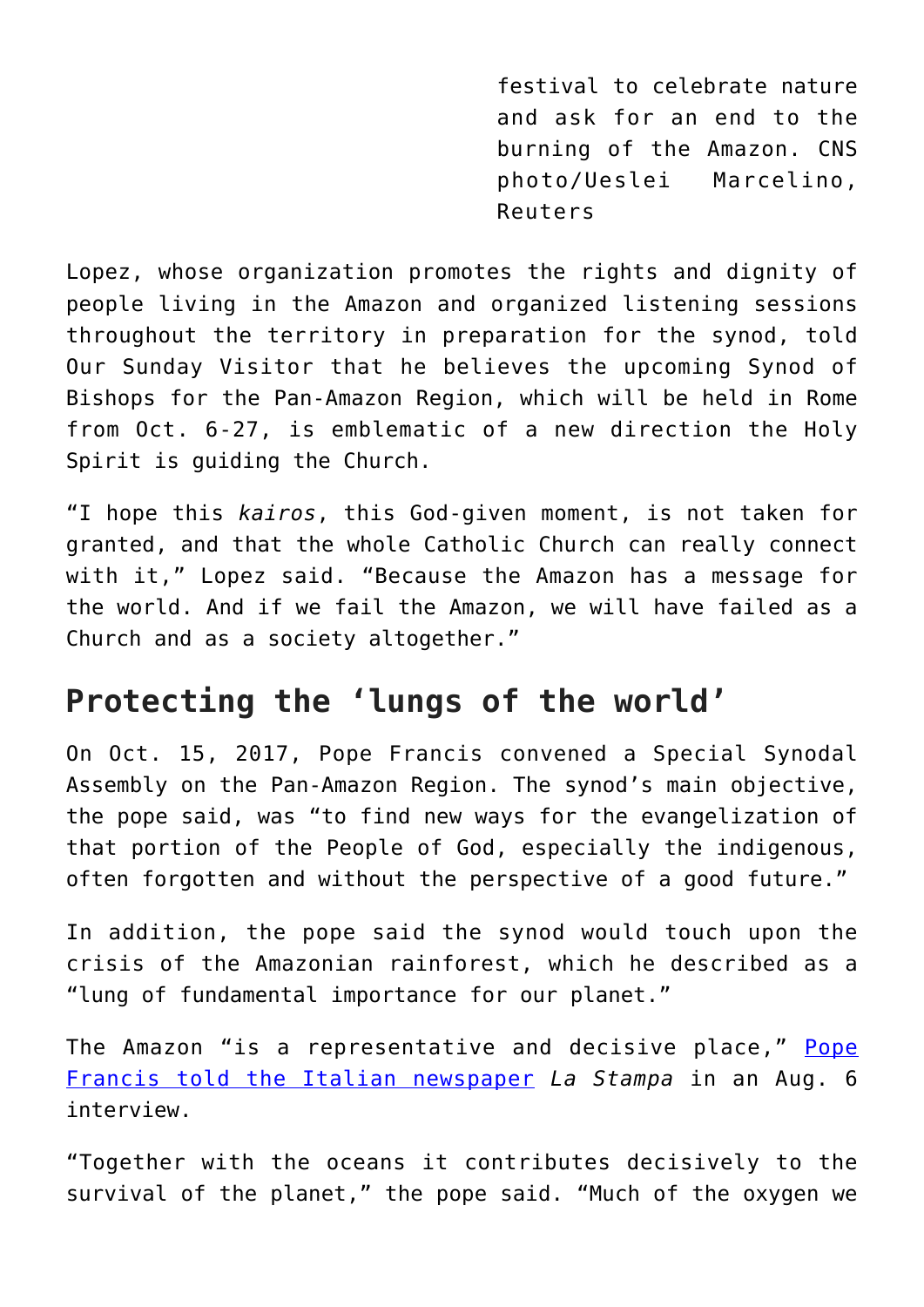breathe comes from there. That's why deforestation means killing humanity. And then the Amazon involves nine states, so it doesn't concern a single nation. And I'm thinking of the richness of the Amazonian plant and animal biodiversity: It's wonderful."

### **Related Reading**

[Key figure unpacks](https://www.osvnews.com/2019/09/23/key-figure-unpacks-amazonian-synod/) [Amazonian synod](https://www.osvnews.com/2019/09/23/key-figure-unpacks-amazonian-synod/)

Anyone who has read Pope Francis' 2015 encyclical, *Laudato Si* ("On Care for Our Common Home") will recognize those familiar themes of integral ecology. In several media interviews, the pope has described the upcoming synod as "a child" of *Laudato Si*.

"Those who have not read it will never understand the Synod on the Amazon," Pope Francis told *La Stampa*.

In the pope's view, the degradation and exploitation of the environment that is often discussed in a global context, especially when talking about climate change, is being seen and felt in a particularly tangible way in the Amazon.

In the Amazon territory, powerful political and business interests are harming the land, clearing millions of acres of vital forestland and polluting waterways. People are being displaced, impoverished and left to fend for themselves.

"What happens to the Amazon is not just a local issue, but is of global reach. If the Amazon suffers, the world suffers," the leaders of the Latin American Catholic bishops' council, known by its Spanish acronym, CELAM, said in an Aug. 22 statement.

The Latin American bishops were [calling attention to](https://osvnews.com/2019/08/26/pope-bishops-urge-action-to-save-burning-amazon-rainforest/) [destructive wildfires](https://osvnews.com/2019/08/26/pope-bishops-urge-action-to-save-burning-amazon-rainforest/) that at one point were burning the equivalent of 1 1/2 soccer fields per minute in the Amazon. The fires darkened the skylines of major Brazilian cities and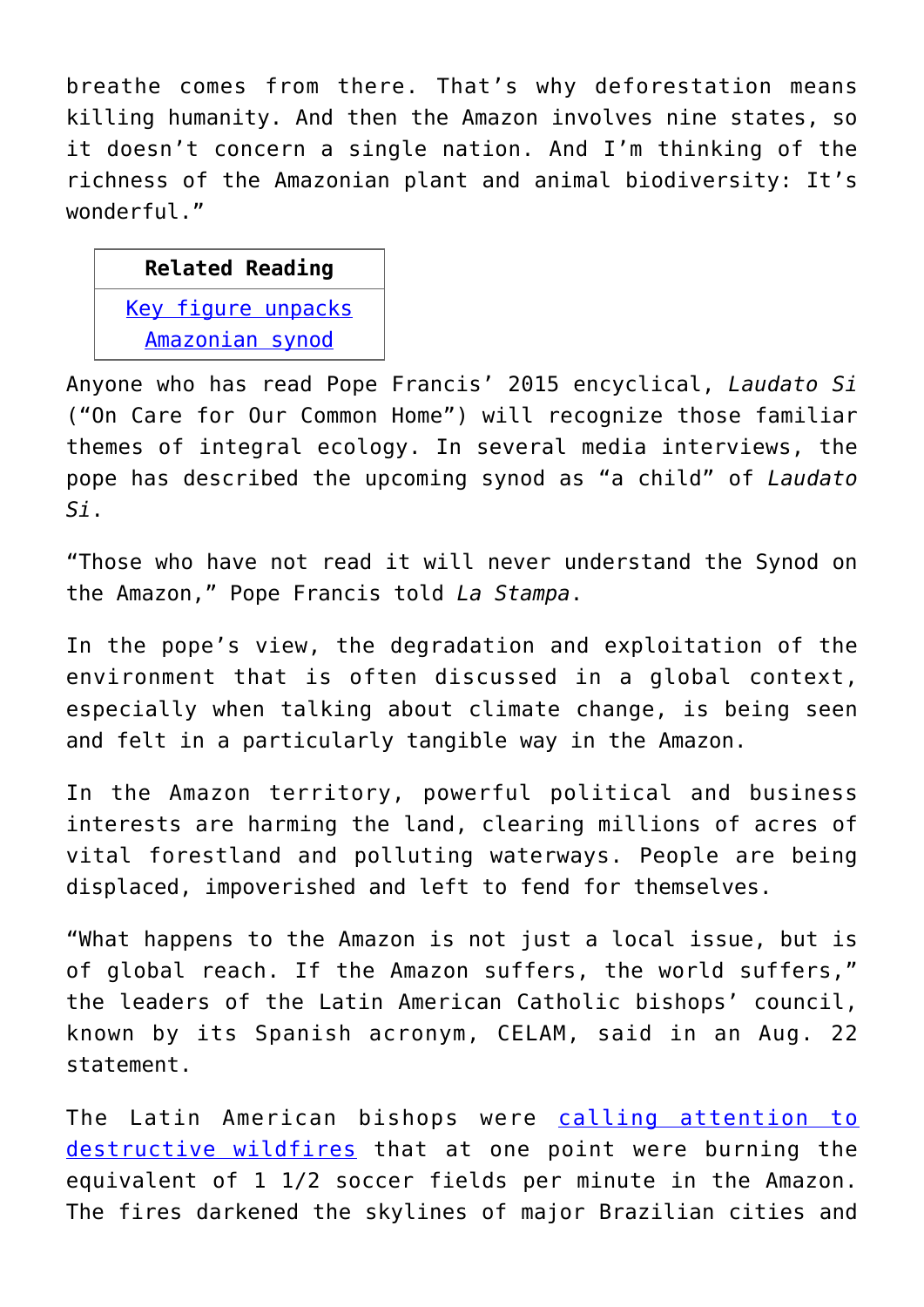helped to produce a dark rain full of toxic substances that originate in biomass fires.



A tract of the Amazon jungle in Porto Velho, Brazil, burns as it is cleared by loggers and farmers Aug. 24, 2019. (CNS photo/Ueslei Marcelino, Reuters)

"We urge the governments of the Amazonian countries, especially Brazil and Bolivia, the United Nations and the international community to take serious measures to save the lungs of the world," the CELAM bishops said in their statement.

### **Defending human dignity**

Closely related to the environmental degradation of the Amazon has been the systematic oppression and exploitation of the people who live in the nine countries that encompass the territory.

The residents of the Amazon, especially indigenous communities, have been forced off their lands and had their human rights violated. Indigenous leaders have been killed and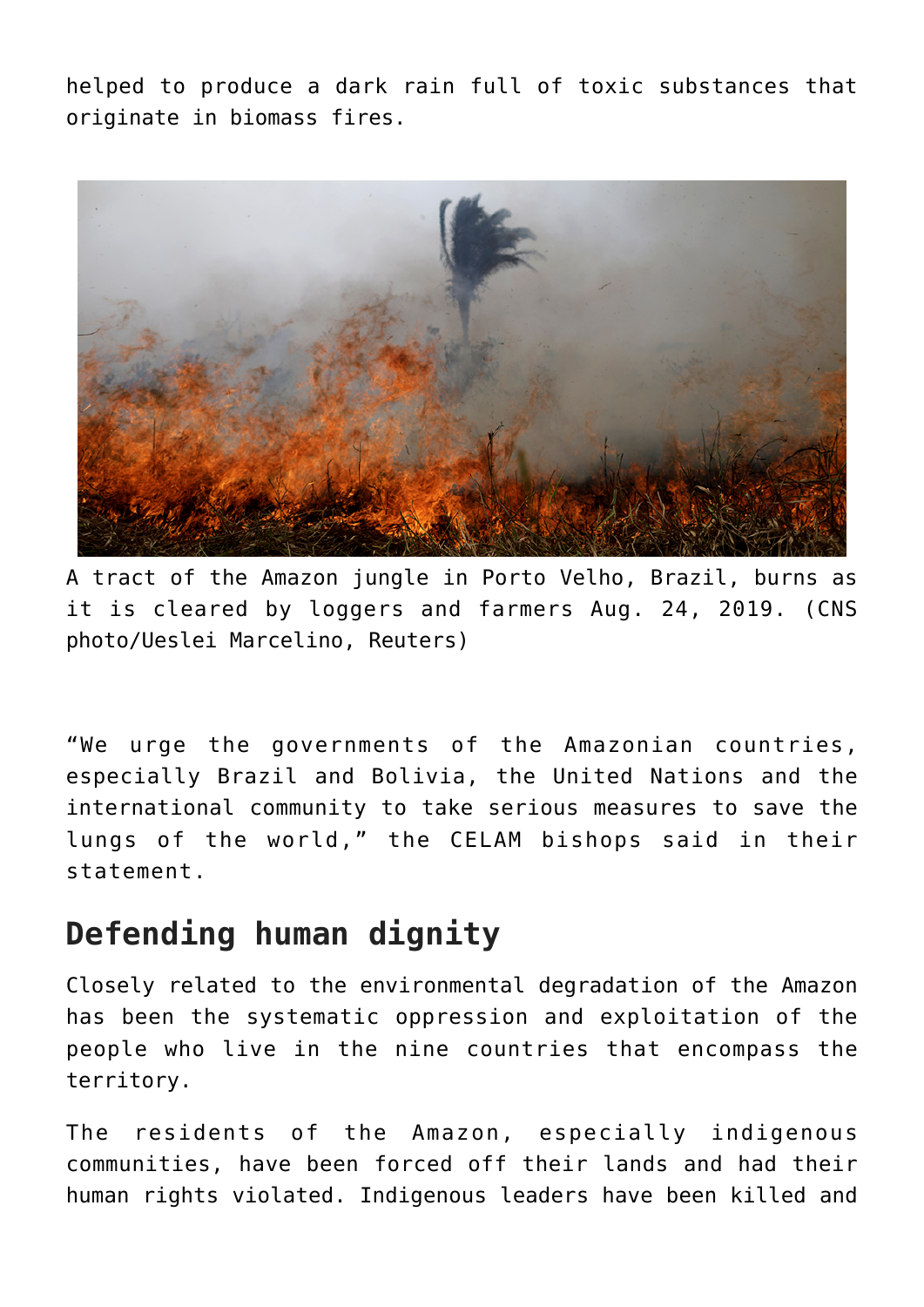kidnapped. Vulnerable people have been extorted and fallen victim to human trafficking schemes.

"Violence, chaos and corruption are rampant. The territory has become a place of strife and of extermination of peoples, cultures and generations," declares the *instrumentum laboris*, the synod's working document.

The document adds that Amazonia today is a "wounded and deformed beauty, a place of pain and violence." Those who are forced to leave their lands often fall into the traps of organized crime, child labor, child prostitution and drug trafficking.

"Mercantilism, secularization, the throwaway culture and the idolatry of money … is endangering the presence of the Catholic Church among the indigenous peoples of the Amazon," Cardinal-designate Michael Czerny and Bishop David Martinez De Aguirre Guinea wrote in a Sept. 12 article in *La Civilta Cattolica*, a Jesuit journal.

Cardinal-designate Czerny and Bishop Guinea — the special secretaries of the synod — said the gathering will help the Catholic Church make its presence felt and its voice heard in a region that they said is dangerously approaching "a point of no return."

"The Amazon region is huge, and its challenges are immense. If destroyed, the impacts will be felt worldwide," they wrote.

**Key figures in the Pan-Amazon Region synod**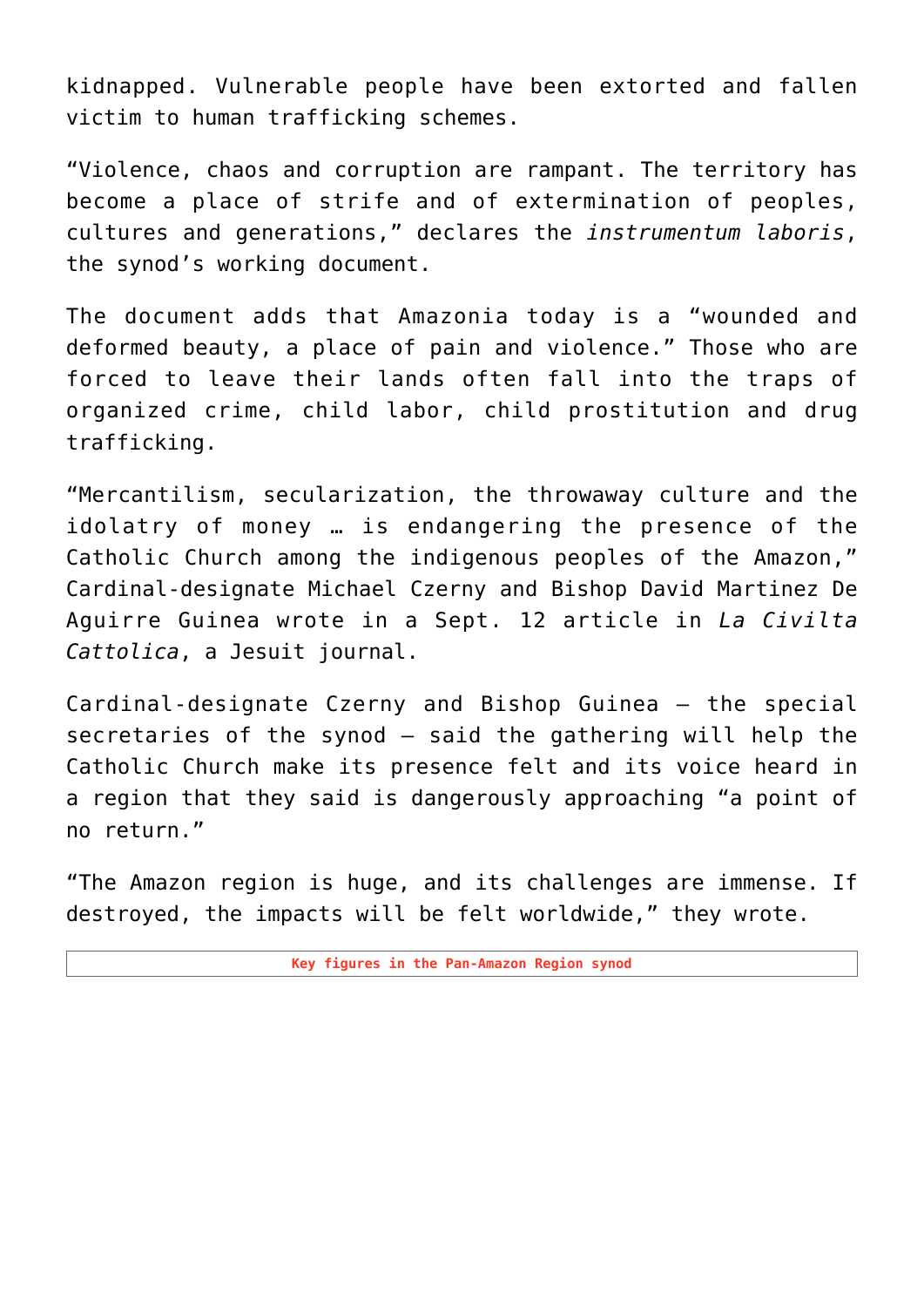#### 1. **Cardinal-designate Michael Czerny**, special secretary of the synod



Father Czerny, 73, founded the Jesuit Centre for Social Faith and Justice in Toronto in 1979. He was in Brazil on Sept. 1 when Pope Francis announced that he would make Father Czerny a cardinal on Oct. 5.

Father Czerny has demonstrated a deep interest and passion for social justice initiatives. In 2002, he moved to Africa and became the founding director of the African Jesuit AIDS Network. He spent two years in El Salvador carrying out the work of fellow Jesuits who were murdered in 1989 during that country's Civil War. From 1992 to 2002, Father Czerny served as Secretary for Social Justice at Jesuit headquarters in Rome and subsequently spent six years assisting in the

Pontifical Council for Justice and Peace.

Since 2016, Father Czerny — who speaks English, French, German, Italian and Spanish — has worked as a Vatican undersecretary of the Section for Migrants and Refugees at the Dicastery for Promoting Integral Human Development.

2. **Bishop David Martínez De Aguirre Guinea**, special secretary of the synod



Bishop Guinea, 49, has served as apostolic vicar of Puerto Maldonado, Peru, since 2015. He has held a number of pastoral positions in Peru, leading a church and mission of Kirigueti, teaching Biblical theology at a seminary and serving as a councillor of the Regional Vicariate of St. Rose of Lima.

In a 2018 interview with Catholic News Service, Bishop Guinea described his hopes for the Synod on the Pan-Amazon Region: "We hope that the synod will raise awareness that the Amazon region is not just a pantry to be raided for its resources, but a space to protect. We are an Amazon Church, with the Amazon at its heart. We have to ensure the peoples of the Amazon have a stronger participation in the Church, and that their contribution shows us the face of Christ

and can enrich us."

3. **Brazilian Cardinal Claudio Hummes**, relator general of the synod



Cardinal Hummes, 85, is the retired archbishop of Sao Paolo, Brazil. As relator general, he will be responsible for providing a comprehensive outline of the synod's theme when the gathering begins on Oct. 6. He will also be tasked with summarizing the speeches of synod members before concrete proposals are synthesized and presented to Pope Francis. Cardinal Hummes, a member of the Order of Friars Minor, currently serves as president of the Pan-Amazonian Ecclesial Network.

Cardinal Hummes has been an outspoken proponent of social justice, criticizing the spread of unbridled global capitalism, condemning attacks on indigenous communities in Brazil and calling for drastic cuts in greenhouse gas emissions to combat climate change.

In 2013, Pope Francis made him a cardinal. At his election that year, Pope Francis told journalists that Cardinal Hummes had hugged and kissed him and said, "Don't forget the poor."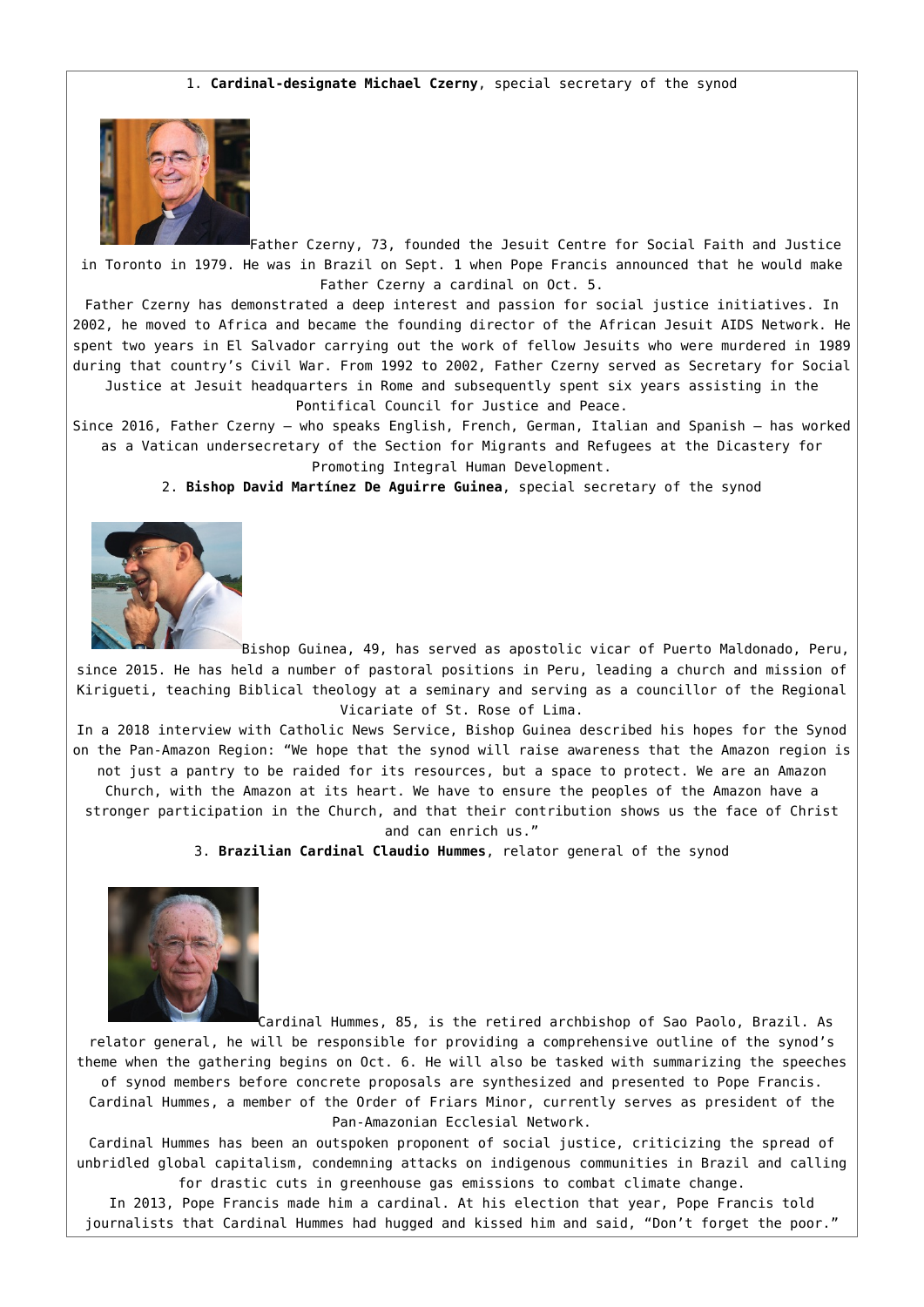# **Envisioning a 'prophetic Church'**

A call to ecological conversion — the kind that Pope Francis emphasized in *Laudato Si* and that Pope St. John Paul II first articulated the need for in 2001 — is a theme that runs through the synod's preparatory and working documents.

The *instrumentum laboris* discusses the terrible damage done in the region by economic interests linked to the gas, lumber, gold, oil and agricultural industries that seek to obtain "maximum profit" at the expense of the environment and people's human dignity.

"The aggression toward this vital zone of Mother Earth and its inhabitants threatens their subsistence, their culture and their spirituality. It also affects the life of all humanity, particularly the poor, the excluded, the marginalized, the persecuted," the *instrumentum laboris* states.

With those kinds of existential threats facing the region, the synod envisions a prophetic Church in the Amazon, one with a renewed spirit, reflecting the territory's cultural and spiritual heritage, driven by a motivated sense of missionary discipleship and clearly on the side of the poor and downtrodden.

"The new paths of evangelization must be built in dialogue with the ancestral wisdom in which the seeds of the Word become manifest," the *instrumentum laboris* states.

To "relaunch" the work of the Church in the Amazon, the synod's working document lists dozens of proposals and ideas that the synod participants are expected to discuss. These items include increasing access to the sacraments within the region, discussing the possibility of **ordaining married** men to the priesthood in some remote locations, affirming the important role that women in the territory have in building up the Church, promoting alternative and prophetic models for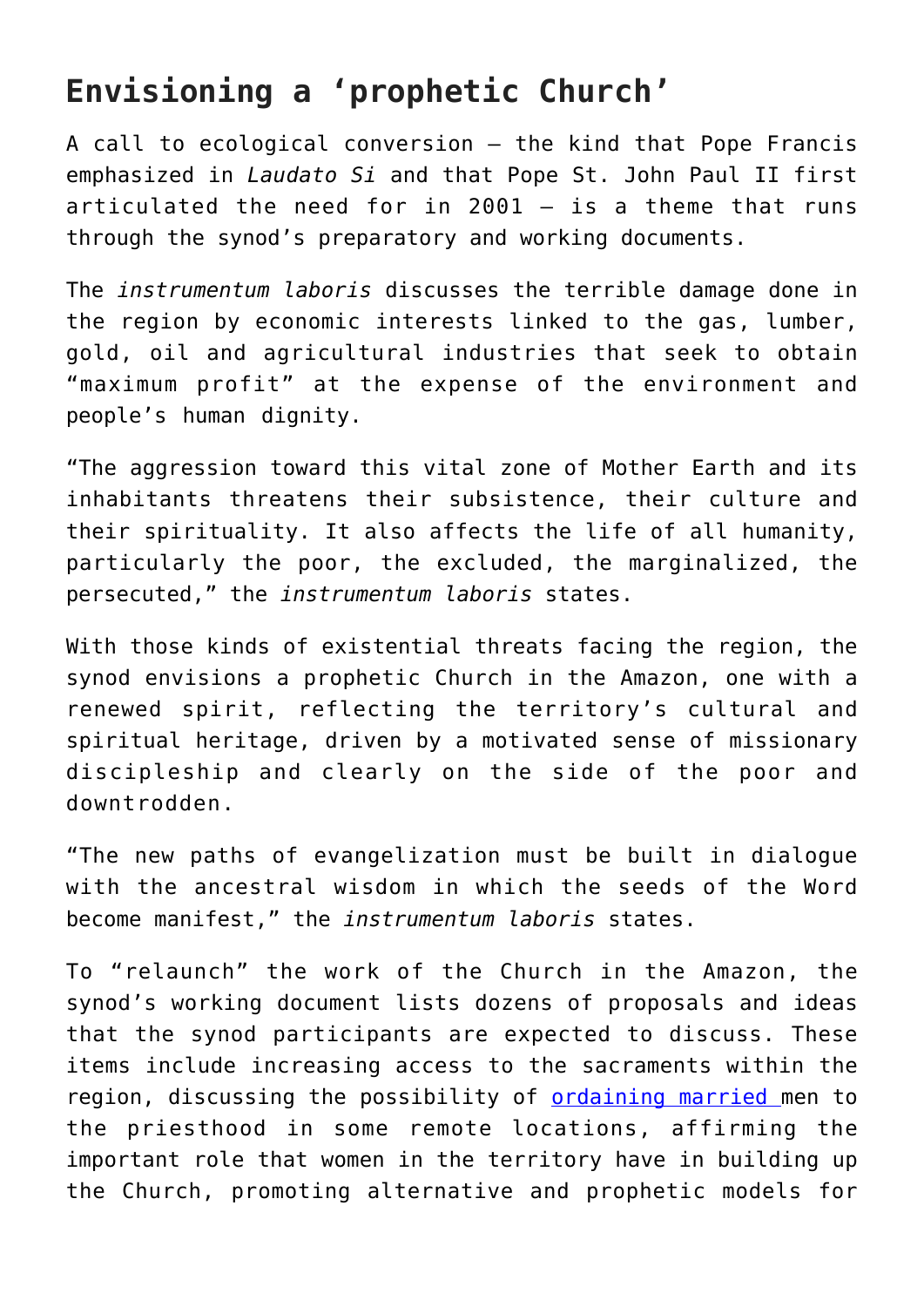consecrated life, forging productive relationships with Pentecostal communities that have grown in the region, evangelizing and providing pastoral care in the cities, and caring for migrants, among other topics.

## **A culturally Amazonian Church**

The synod will also look to explore how to deepen the process of inculturation. Pope Francis has spoken of the need for "native peoples to shape the culture of the local Churches in Amazonia." The Amazonian face of the Church is to be manifested "in the multiplicity of its peoples, cultures and ecosystems."



A girl dances with other children as they participate in a group activity in the office of Caritas in Manaus, Brazil, April 7, 2019. (CNS Photo/Paul Jeffrey)

That means an Amazonian Church that looks, sounds and feels less European, and more indigenous to South America. The working document states that the process of inculturation has happened from the beginning of the early Church, when the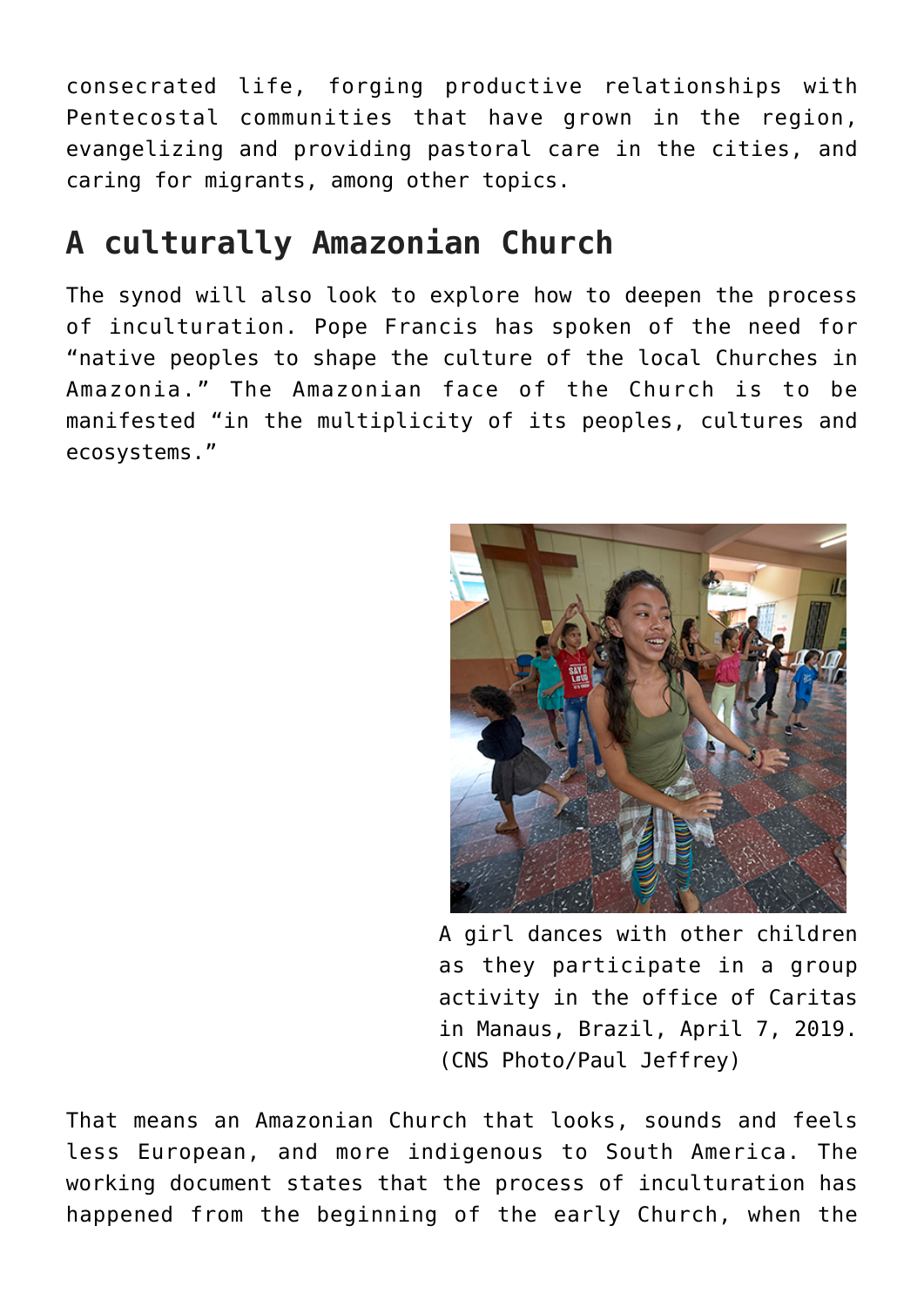Hebrew apostles discovered the "seeds of the Word" in the different cultures they brought the Gospel to, including the Greek world.

A "Church with an Amazonian face" will require, the *instrumentum laboris* says, "the local church to reconfigure in all its dimensions: ministries, liturgy, sacraments, theology and social services." To some Western ears, that sounds like the synod is opening the door to embracing pre-Christian pagan ideas or even affirming postmodern notions that threaten to water down the Church's moral teachings.

Jesuit Father Adelson Araujo dos Santos, a professor at the Pontifical Gregorian University's Institute of Spirituality in Rome, told Catholic News Service in July that being open to what indigenous cultures and spiritualities have to offer about caring for creation has "nothing to do with a return to paganism, nor does it deny the centrality of Christ and of humanity in the history of salvation."

"This is the reason why dialogue with the religious views of the world's indigenous peoples, with their care and respect for other living things, help us restore, in our Christian faith and spirituality … our identity as beings in relation with God, with others and with the world — the place where we encounter Jesus Christ, the Lord of all creation and history," Father dos Santos told CNS.

Lopez, of REPAM, said the synod does not aim to change the universal Church, but rather challenges believers to think about how the Church in a specific cultural and geographical context can make itself relevant and present to people who are living in challenging circumstances.

"This is about the needs of the community. It's about responding to what they need there right now," Lopez said. "Otherwise we might as well just thank them for having been part of our Catholic Church and let them go. That is something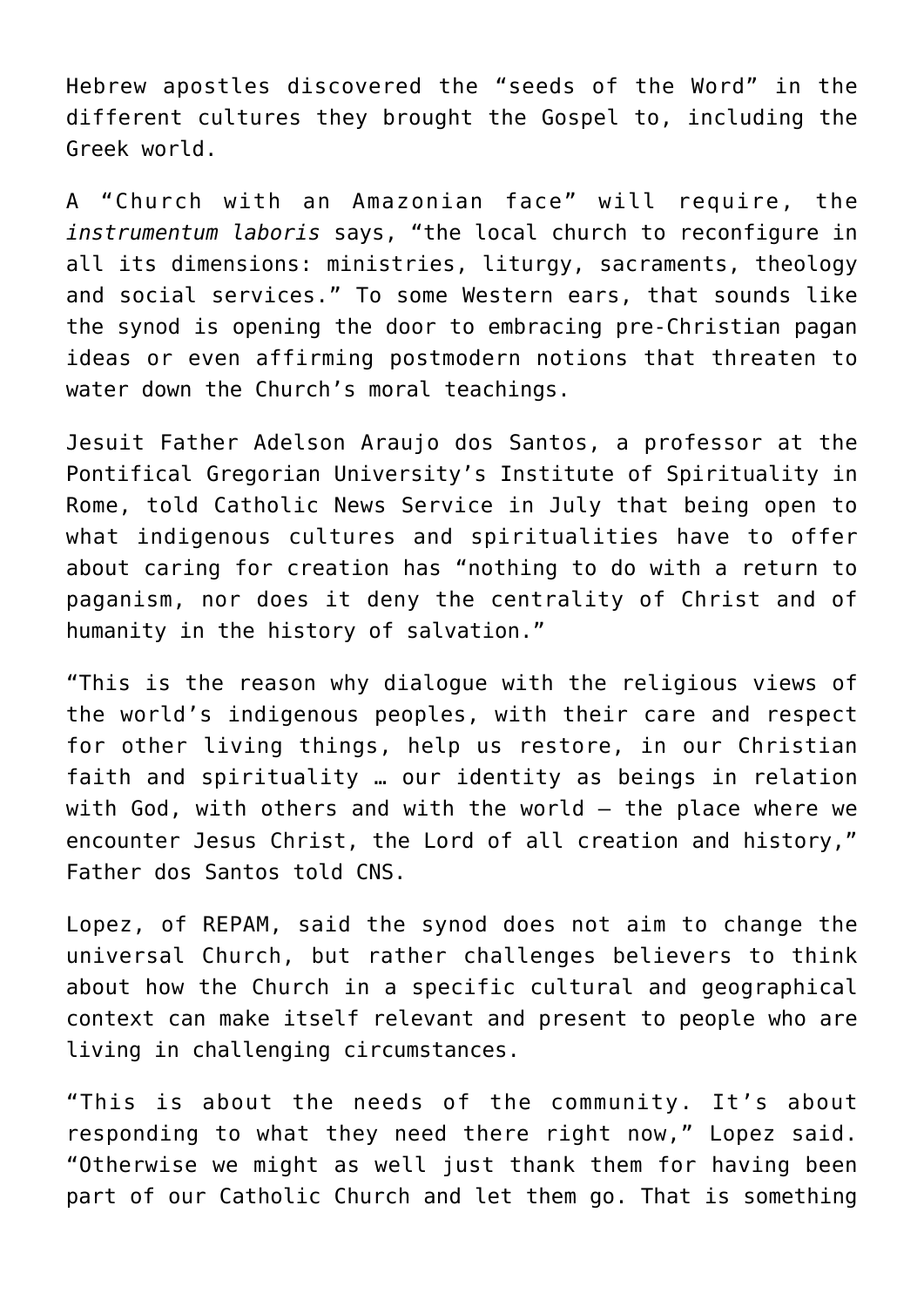### that we cannot do."

*Brian Fraga is a contributing editor for Our Sunday Visitor.*

**What is the reason for discussing married priests?**